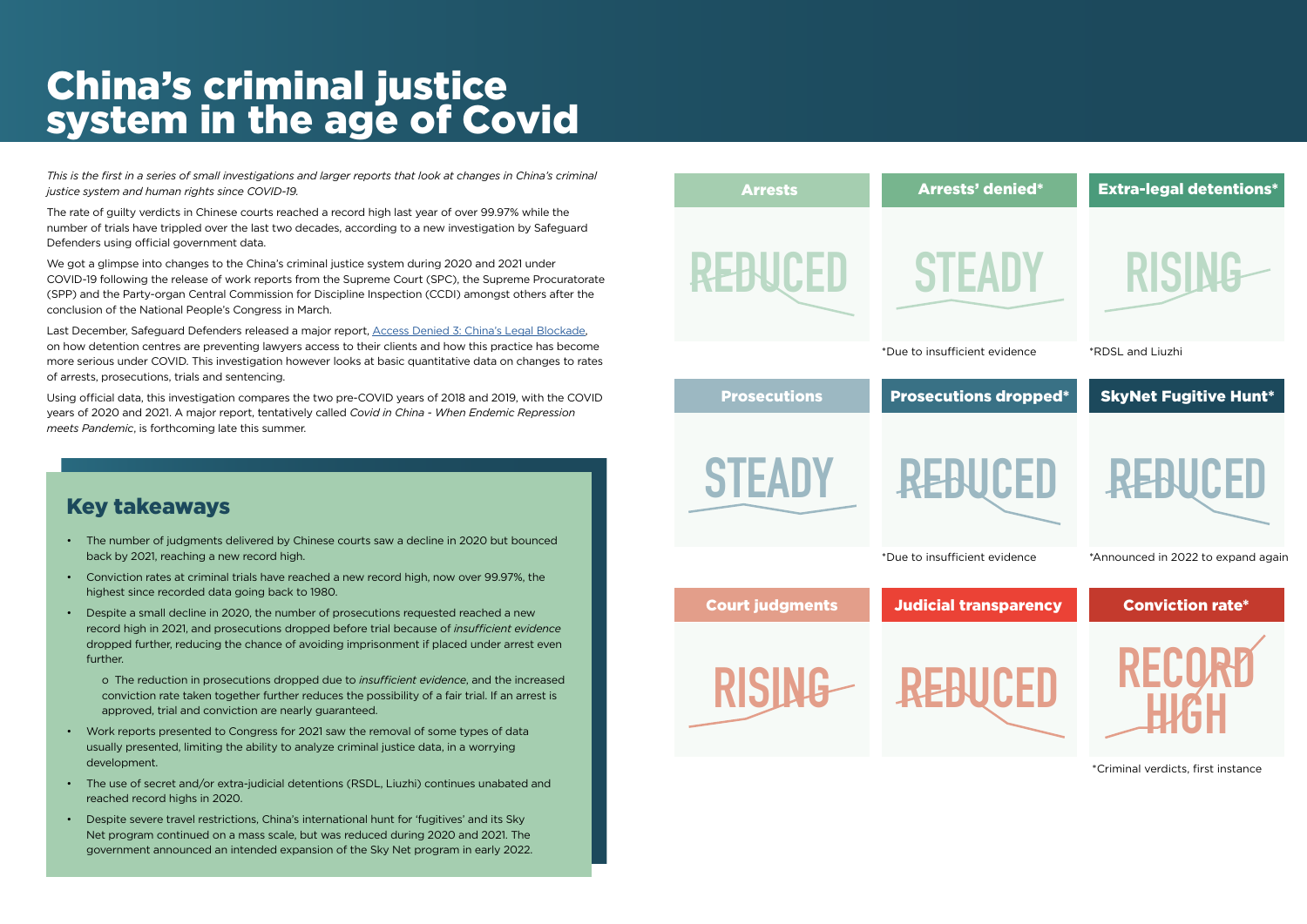# Trials and sentencing

In 2021, over 99.97% of criminal trials at first instance resulted in guilty verdicts, a record high since 1980 when data was first recorded. Likewise, the number of not guilty verdicts continued to plummet, to a record breaking low of only 511 last year - this compared with more than 1.715 million judgments made.

The number of trials at first instance saw a small decline in 2020 to 1,116,000, but by 2021, it had almost bounced back, reaching 1,256,000, very near the previous record high of 1,297,000 in 2019.

As recently as 2000, China recorded only about 650,000 criminal trials per year, yet had more than 6,000 not guilty verdicts. The number of not guilty verdicts is now less than 10% of what it was in 2000, despite a **near tripling of the number of trials between 2000 and 2021.**

As with arrests, prosecutions and trials, the number of sentences issued saw a small reduction in 2020 at 1,527,000 compared to 2019's 1,660,000, but recovered in 2021 with a record number of sentences issued at 1,715,000. For more on methodology and related data please see Safeguard Defenders' earlier investigation, [Presumed Guilty \(](https://safeguarddefenders.com/en/blog/presumed-guilty-report-and-trials-michaels-spavor-and-kovrig)2013-2020).

A comparison of the number of judgments and not guilty verdicts pre- and post-pandemic shows the following.



Historic data shown below tracks the number of not guilty verdicts at criminal trial (at first instance) since 1980, four years from the end of the Cultural Revolution. In the early years, there was considerable yearly variation in conviction rates and the number of people declared not guilty. However, after Xi Jinping took power in 2012, there has been very little variation – and a new normal of extremely low not guilty verdicts has been established with 2021 a record year.





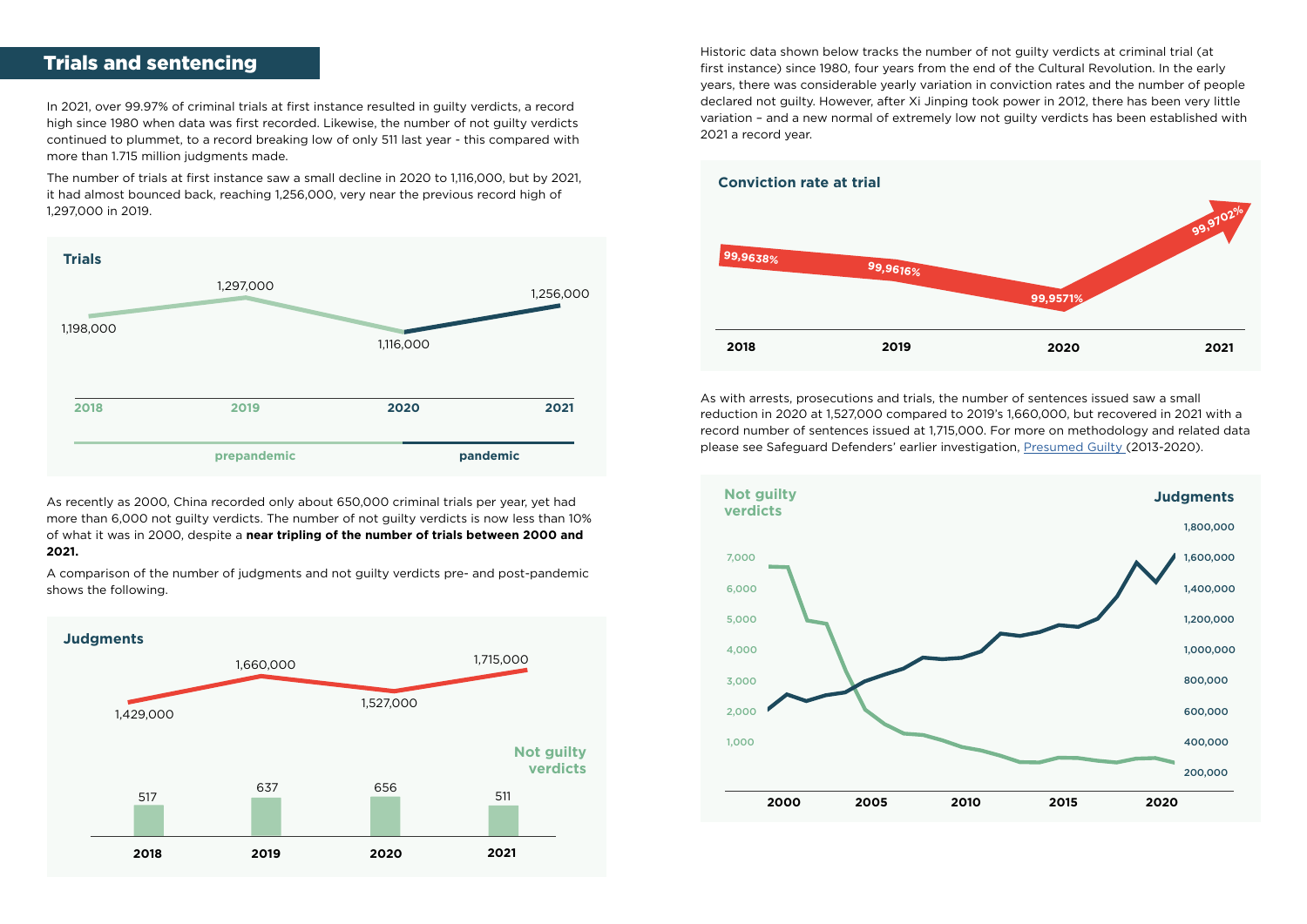### Prosecutions

In the first year of COVID, 2020, there was a steep decline in prosecutions compared with previous years but in 2021 this made a recovery. The changes 2018 to 2021 are as follows.

*Presumed Guilty* drew on two official work reports (Supreme Court (SPC) and Supreme Procuratorate (SPP)) on another key aspect of the criminal justice system – namely how often are cases dropped by the prosecutor *after* formal arrest. Formal arrest is considered the most important step for any criminal investigation.

The prosecutor can drop a case for two reasons: because of *insufficient evidence* or because prosecution is deemed *unnecessary.* The former reason is a fairly important one if the individual is charged with a serious crime, while the second reason is most often used to drop non-serious cases.

In 2020, prosecutors abandoned cases that had been approved for arrest due to *insufficient evidence* in only 2.26% of cases. This is a significant drop compared with 2018 (5.61%) and 2019 (5.25%). Going back to 2013, that percentage varied between 3.69% and 4.44%. There is no data for 2021 (see below for explanation).

However, cases dropped for being *unnecessary* to prosecute rose dramatically in 2020, almost certainly due to COVID restrictions shutting down some of the legal system in the spring as China undertook measures to stop the spread of the virus. Some 202,000 cases were dropped, compared with 41,409 for 2019, a year-on-year jump of 393%.

Combining both reasons, some 243,000 cases, or 13.38% of all prosecutions, were dropped in 2020. In 2021, the total combined number was 348,000, or 16.6% of all prosecutions. Safeguard Defenders believes it is highly likely that most of the 348,000 dropped cases in 2021 was because they were deemed *unnecessary*. However, the work reports no longer provide separate figures. This is a concerning development and prevents analysis in the future on this key metric.

The following graph shows prosecutions initiated and prosecutions dropped for the two different reasons 2018-2021.

It is very likely these 2020 and 2021 figures will revert back to earlier levels, regarding the amount of cases dropped because of *insufficient evidence* versus *unnecessary* once the pandemic control measures and limitations to the ability of courts to process cases returns to normal.



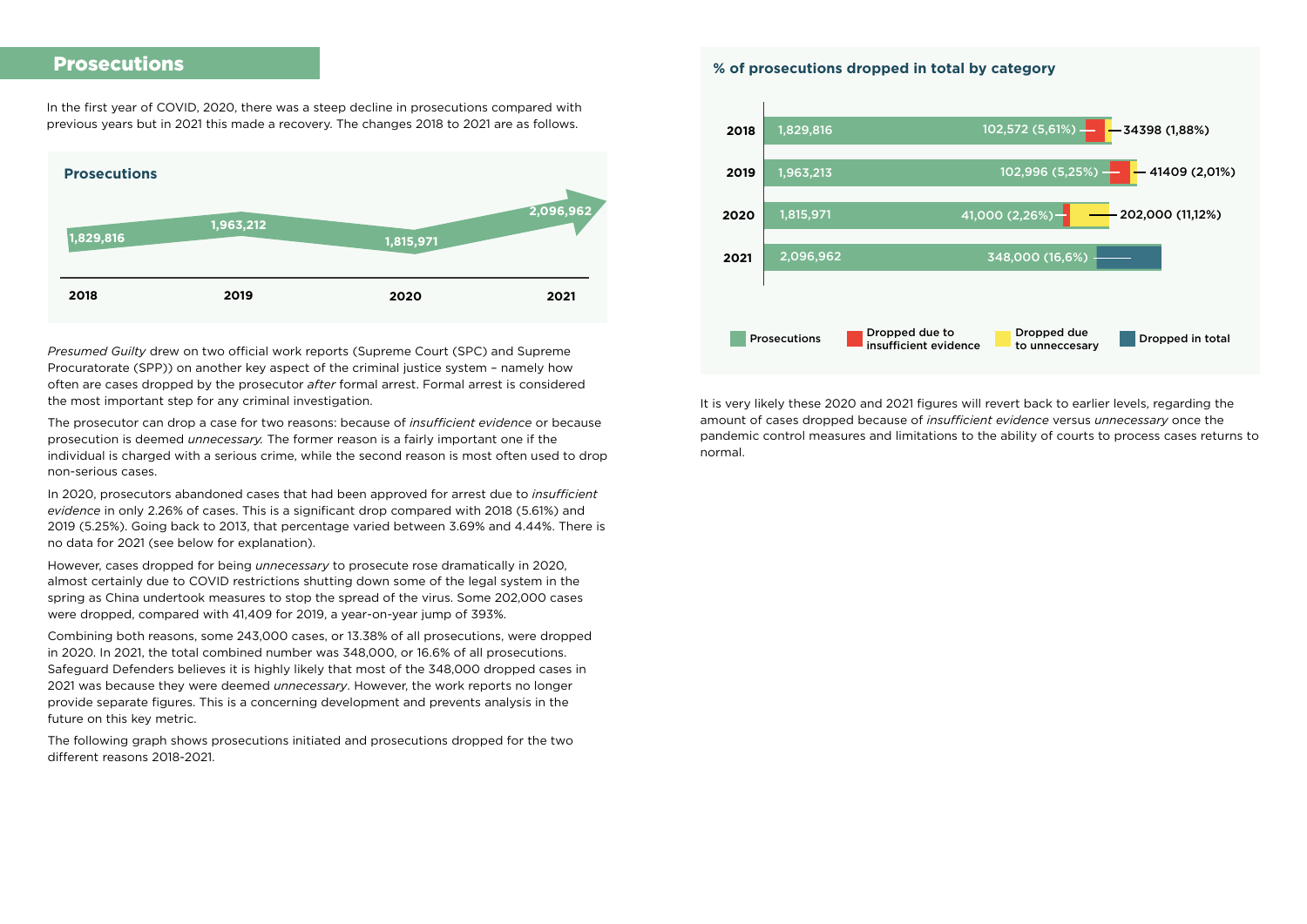### Arrests

The number of approved arrests, not surprisingly, saw a significant drop in 2020 as the pandemic's restrictions on movement took its toll. Despite bouncing back somewhat in 2021, it remains lower than in previous years. Both 2018 and 2019 saw continued growth in the number of arrest requests (and arrests approved).

The number of denied arrest requests (prosecutors may deny the police's request for formal arrest) in 2020 remained stable compared with previous years, hovering between 22% and 24%. It shot up to almost 31% in 2021. Prosecutors can deny arrest requests for the same reasons they decide to drop a prosecution – for *insufficient evidence* or deemed *unnecessary*.

The graph below shows approved arrests vs those denied for 2018 to 2021. Unfortunately, as with prosecutions dropped, the new work reports for 2021 no longer distinguish between the two reasons for denying arrest.

## Secret and extra-judicial detentions

Despite arrests, prosecutions, trials and sentencing taking a big hit in 2020, data from Safeguard Defenders, drawing from the SPC's China Judgment Online database for RSDL, and from CCDI data releases for Liuzhi (see explanation of the two systems below), the two systems for secret detention and extra-judicial arbitrary detention saw no such decline. I**n fact, in 2020 the use of the RSDL system shot up significantly, and continued to be used extensively in 2021.**

It is unlikely that the growth in RSDL and Liuzhi has been because these secret and isolated detention systems were preferred due to COVID restrictions. Both systems are personnelheavy, the number of arrests, although falling, were still high and crucially, both systems have seen sustained growth over the past five to 10 years, well before the advent of the pandemic. While one could expect to see an increase in house arrests due to COVID restriction measures, there is no logic that COVID would lead to higher use of neither RSDL nor Liuzhi.



Understanding the RSDL system is fairly simple and straightforward. The police (and on occasion the Ministry of State Security (MSS) can, when desired, place someone into RSDL instead of arresting them. Typically, once a person is detained, they will be 'moved' into RSDL within 24 hours, or sometimes immediately. Once inside, they must be kept, by law, in facilities that are not 'case handling areas', such as police stations or detention centers. Once inside, they can be kept for six months, and the location of their whereabouts can (and often is) kept from family (and for foreign citizens, from their respective governments). Access to legal counsel inside RSDL is very rare. While inside, the target is kept in solitary confinement cells that must be 'suicide padded'. Some RSDL facilities are custom-built secret jails, while others are reconfigured rooms in police- or State-run guesthouses or other forms of compounds. While the prosecutor may perform weekly visits, to ensure no torture is used, Safeguard Defenders have yet come across a single case with any prosecutor visits. Due to the police's near full impunity, once inside, torture is exceedingly common. RSDL in its current form was formalized and 'legalized' in 2013.

# RSDL



For RSDL, two sets of data show developments in 2020/2021 compared with 2018/2019, one draws only from those cases logged in the official SPC database, the other uses estimates based on the known limitations of the database.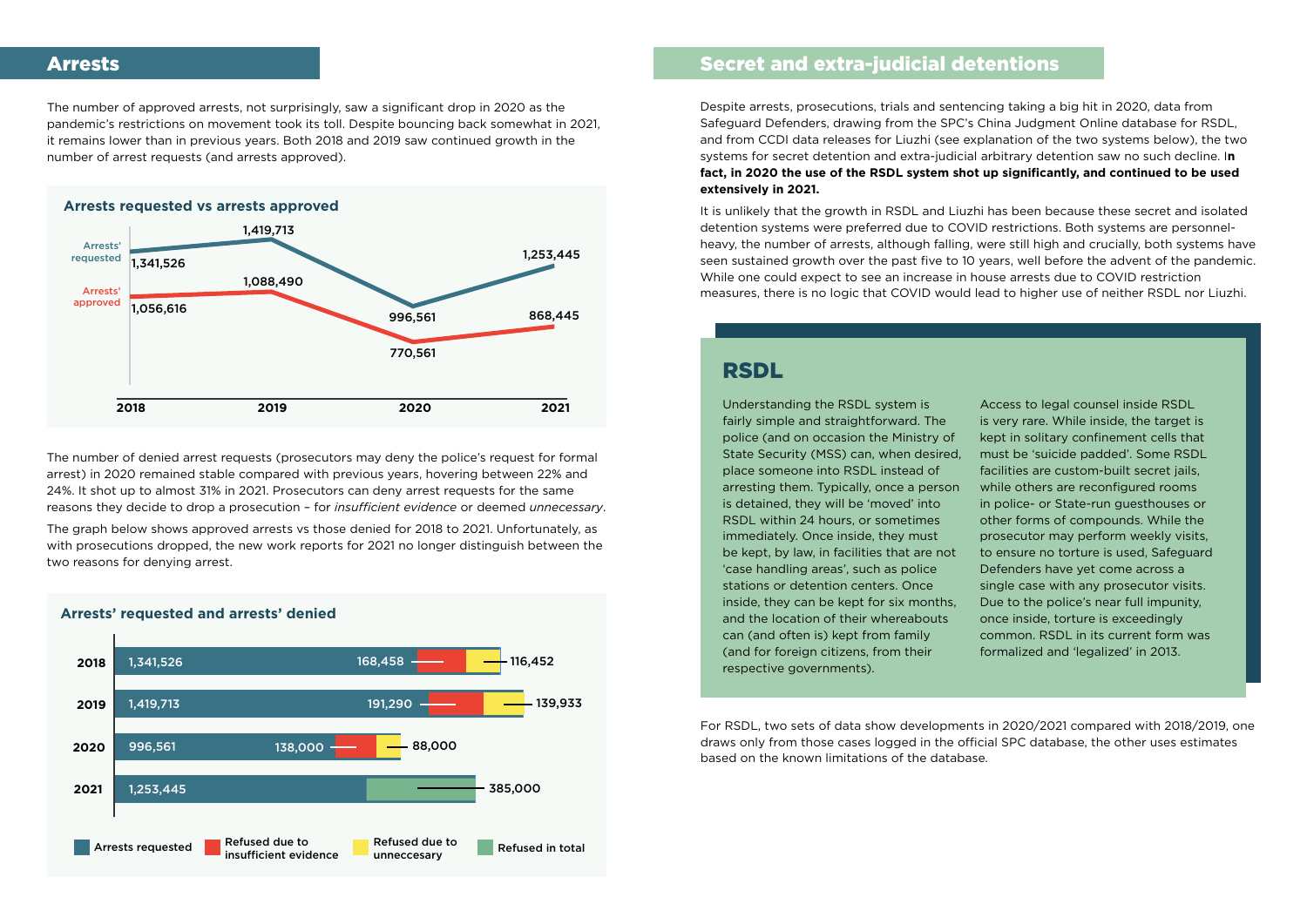The data show that both secret detentions (RSDL) and secret, extra-judicial and arbitrary detentions (Liuzhi) are here to stay, and will likely continue to see continued expansion in the future.

The Liuzhi detention system is run by the National Supervision Commission (NSC), established in 2018. However, it is simply a continuation of a preexisting system called 'Shuanggui', which was run by a Party-organ, the Central Commission for Discipline Inspection (CCDI). These organs are to inspect and investigate Party members, State functionaries, or those in public bodies for discipline violations, abuse of power, corruption, and beyond.

The system is not related, on any level, to the criminal justice system and takes place entirely outside of it. The NSC

staff are not judicial personnel. Legal safeguards in China's criminal code, such as the right to legal counsel, does not apply. Detention can last six months. No outside appeal is possible. As with RSDL, the target's family need not be notified where a person is kept, and like RSDL the target needs to be kept in solitary confinement. The NSC has no website, it provides no work report to Congress, it has no actual staff as such, and instead, it is merely a name used by CCDI when dealing with non-Party members. It is, in reality, not only **not a law enforcement organ**, but a private police force.

# LIUZHI

For Liuzhi, two sets of data, for the same period exist: one showing the number of cases acknowledged officially by CCDI, often spanning just a few provinces for each year, and an estimate for nationwide use based on those selected provinces.

For more information, see Safeguard Defenders' recent investigation [China's Pincer move](https://safeguarddefenders.com/en/blog/china-s-pincer-move-against-regulated-detentions)  [against regulated detentions.](https://safeguarddefenders.com/en/blog/china-s-pincer-move-against-regulated-detentions) For more information in the methodology used to complement the official data on RSDL, see [Rampant Repression](https://safeguarddefenders.com/en/blog/rampant-repression-30000-disappeared-china-s-rsdl-jails-2013), while for Liuzhi see our [evidence](https://safeguarddefenders.com/en/blog/new-data-exposes-increased-use-nscs-liuzhi-system)  [submission to the UN](https://safeguarddefenders.com/en/blog/new-data-exposes-increased-use-nscs-liuzhi-system)..